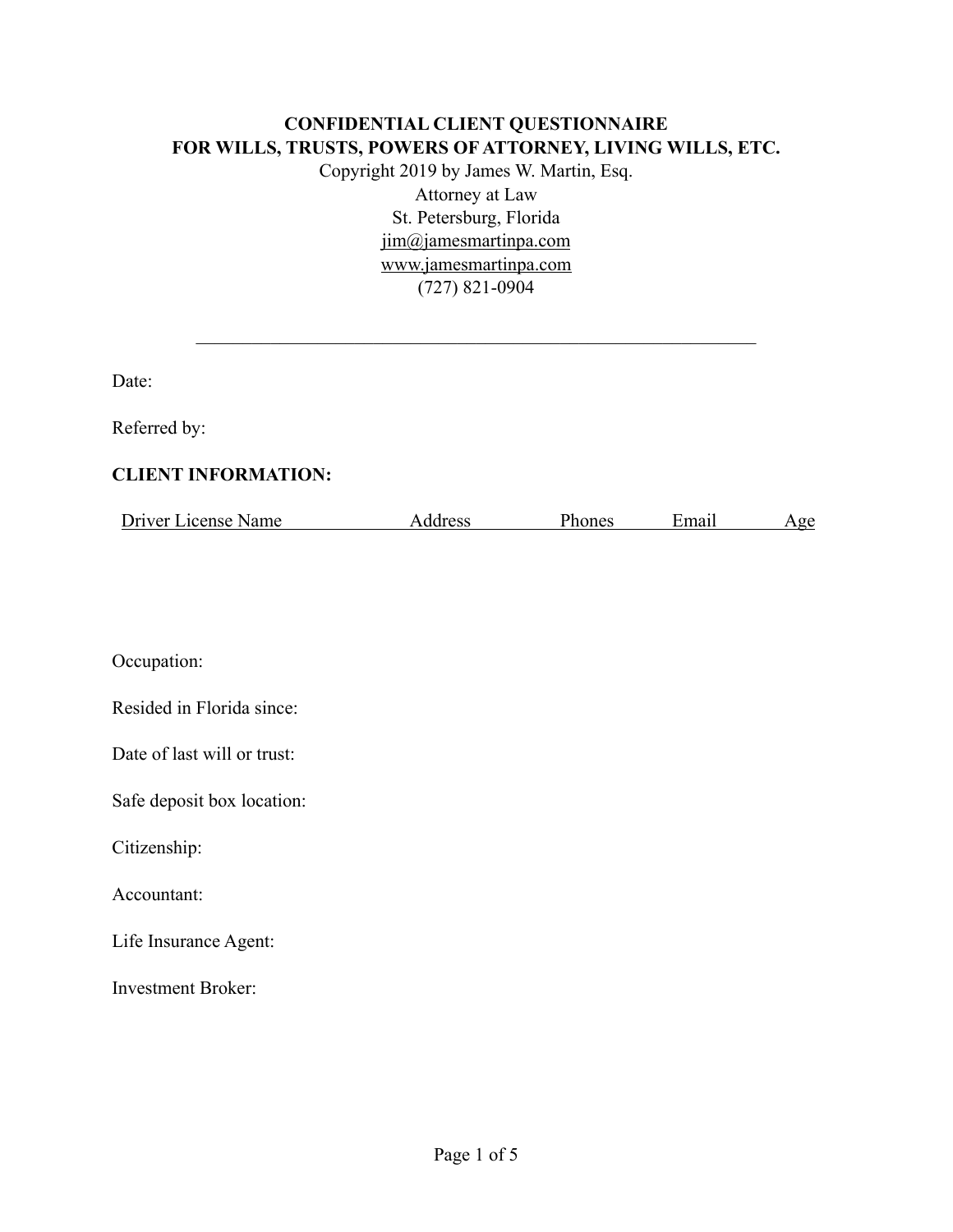### **FAMILY INFORMATION**:

|           | Driver License Name | Address | Phones | Email | Age |
|-----------|---------------------|---------|--------|-------|-----|
| Spouse:   |                     |         |        |       |     |
| Children: |                     |         |        |       |     |
| Parents:  |                     |         |        |       |     |
|           | Brothers & Sisters: |         |        |       |     |
| Other:    |                     |         |        |       |     |

### **REPRESENTATIVE INFORMATION**:

Who do you want to act for you in case of your death (PR personal representative) or incapacity (guardian or agent) and please list alternates?

Personal Representative, Guardian, Agent and Surrogate:

First Alternate:

Second Alternate:

Third Alternate: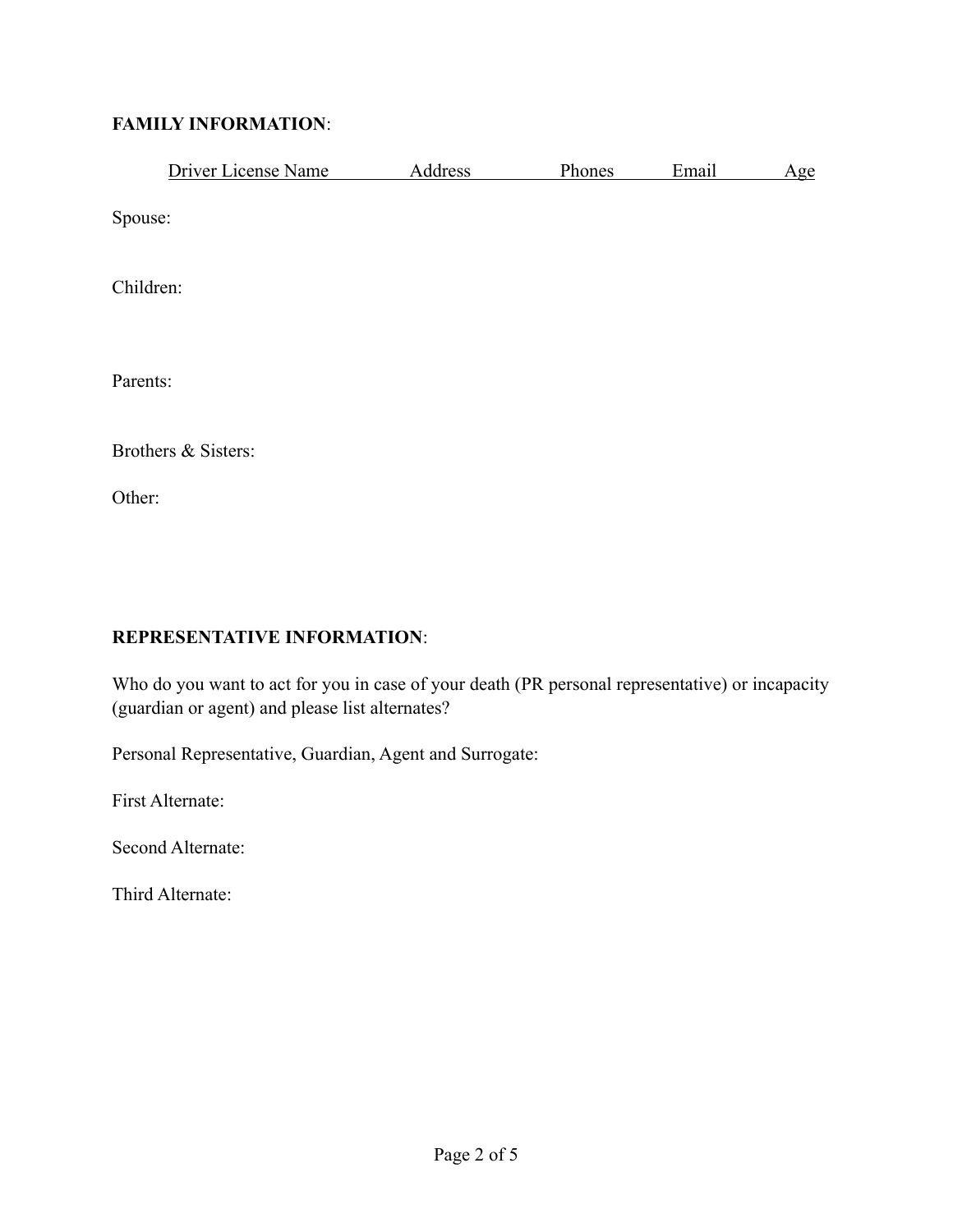# **ASSET INFORMATION**:

(Estimated values)

Life insurance:

Home:

Other real estate:

Bank accounts:

IRA & retirement accounts:

Other accounts:

Contents & vehicles:

Inheritances expected:

Other assets:

Totals:

 $\mathcal{L}_\text{max} = \mathcal{L}_\text{max} = \mathcal{L}_\text{max} = \mathcal{L}_\text{max} = \mathcal{L}_\text{max} = \mathcal{L}_\text{max} = \mathcal{L}_\text{max} = \mathcal{L}_\text{max} = \mathcal{L}_\text{max} = \mathcal{L}_\text{max} = \mathcal{L}_\text{max} = \mathcal{L}_\text{max} = \mathcal{L}_\text{max} = \mathcal{L}_\text{max} = \mathcal{L}_\text{max} = \mathcal{L}_\text{max} = \mathcal{L}_\text{max} = \mathcal{L}_\text{max} = \mathcal{$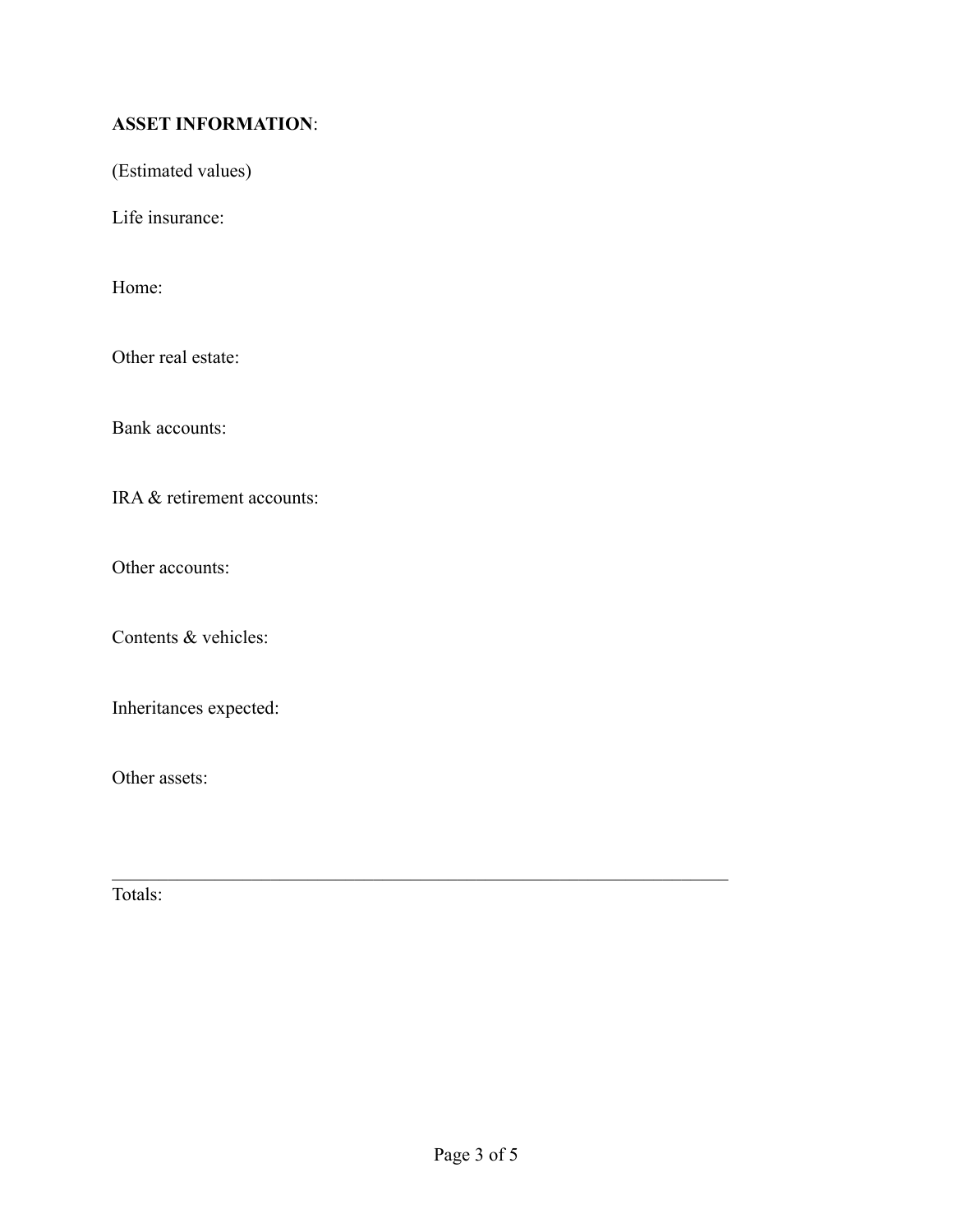## **DISPOSITIVE INFORMATION**:

(Please list to whom you want to leave your assets at your death. Please list alternates to receive each gift in case the person you name dies before you.)

Special gifts of jewelry, furnishings, autos, collections and other tangible property (Please state whether the cost of delivery should be paid by the estate or by the beneficiary):

Gift of all remaining tangible property:

Gift of homestead:

Special gifts of cash, stock or other specific items:

Gift of all remaining assets (residuary):

### **TRUSTS FOR MINORS OR OTHERS**:

List anyone (such as minor children) for whom you want assets held in trust instead of being distributed to them at your death, so that the trustee invests and distributes the assets on a certain schedule until the beneficiaries can do so alone:

Who do you want to be the trustee (may be bank or individual)(please list alternates):

List at what age you want the beneficiary to begin directly receiving income from the trust (e.g, age 21):

List at what age(s) you want the beneficiary to receive the principal (e.g., in thirds at ages 25, 30) and 35):